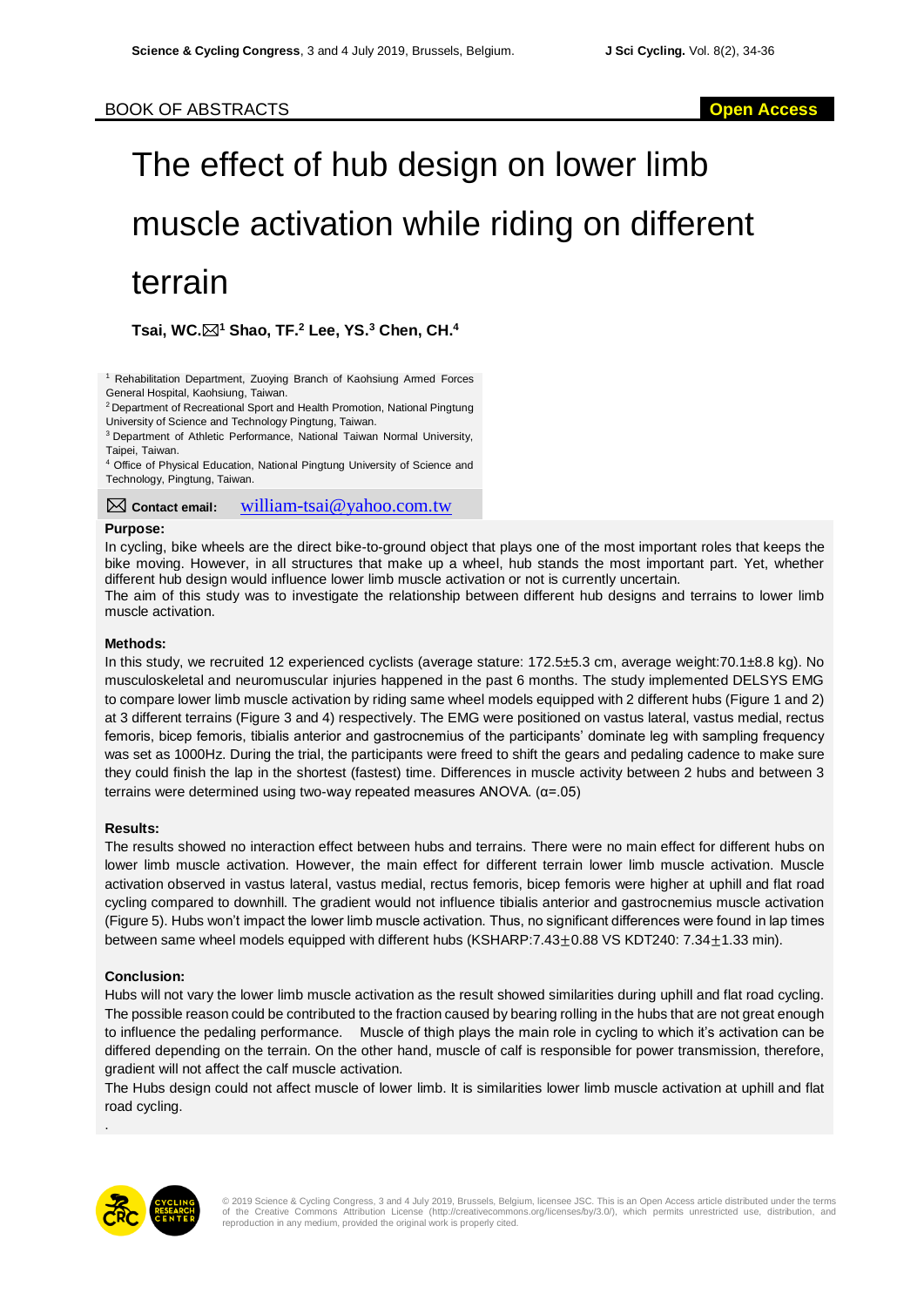



**Figure 3.** Course map



**Figure 4.** Course Elevation